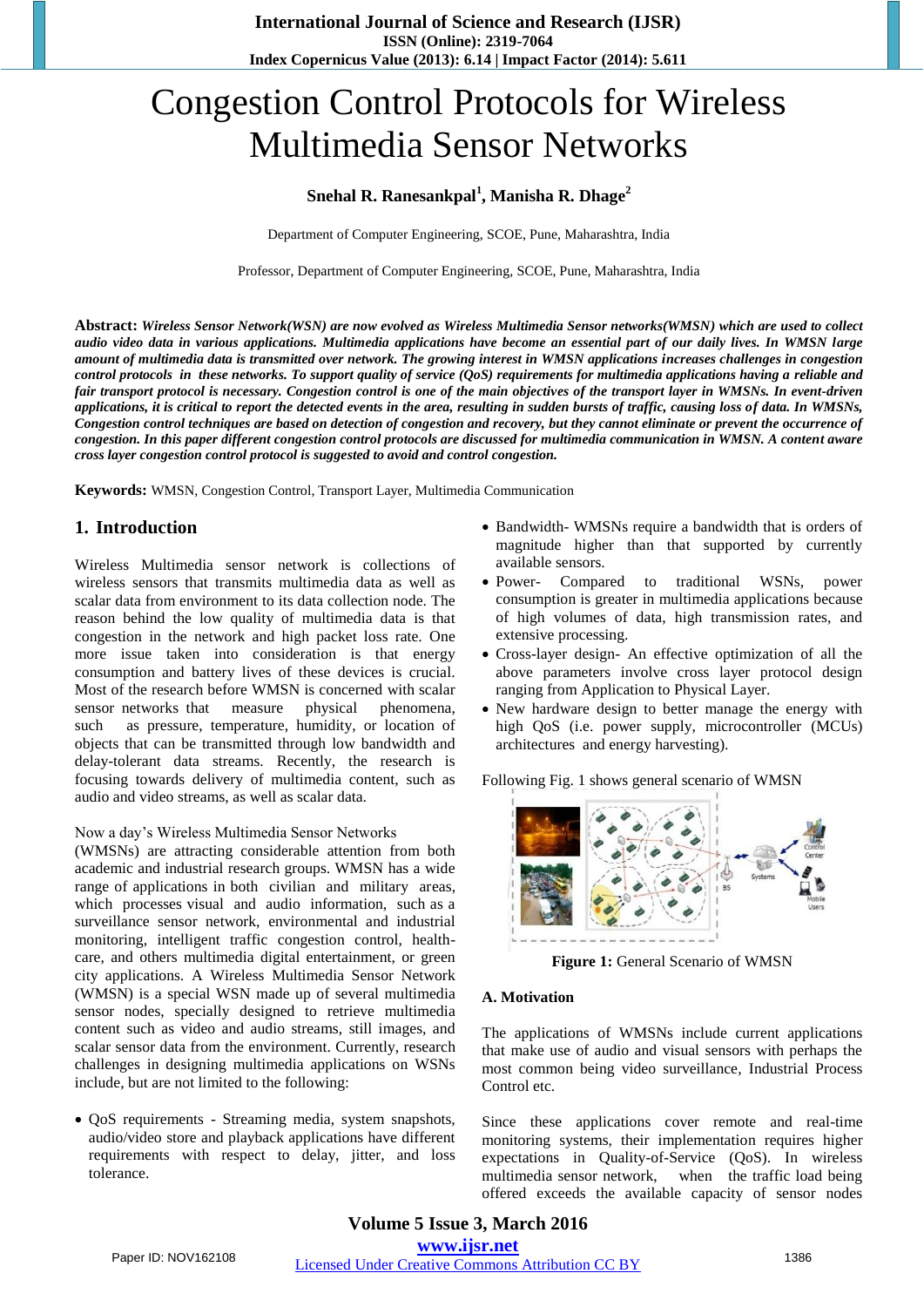## **International Journal of Science and Research (IJSR) ISSN (Online): 2319-7064 Index Copernicus Value (2013): 6.14 | Impact Factor (2014): 5.611**

congestion occurs. In these applications, every sensor node senses event and send data to a sink node. This operation makes the sensors closer to the sink, resulting in congestion. The congestions without any control protocol being implemented results in more packets drop and more energy wastage. The congestion occurring in a node may result in a quick decline of a network throughput.

There are two types of congestion in wireless sensor network

- 1) **Node level congestion** is occurred at particular node when the packet inter arrival rate is greater than the scheduling rate , this result in packet loss , increasing queuing delay and requires retransmission of packets .
- 2) **Link level congestion** is occurred due to channel contention, interference, and packet collision due to accessing transmission medium simultaneously by multiple active sensor nodes.



Congestion in WMSN affects the quality of multimedia data. There is different congestion control protocols designed for scalar sensor networks. Scalar sensors sense non multimedia data such as temperature or humidity; they are not designed to provide high multimedia quality in WMSNs. These congestion control protocols are not content aware, this is the main reason for low multimedia quality provided by them. In other words, they treat multimedia packets similar to regular data packets, whereas in multimedia communication some packets are more important than other packets. For instance, in the case of video, packets which carry I-frames have the highest priority compared to the other frame types. Moreover, the rate adjustment techniques that are deployed in congestion control protocols, only try to adjust the output sending rate of source nodes without considering the distribution of inter-arrival packets (interarrival process of the packets) that can have a great impact on number of lost packets in WSNs.

# **2. Literature Review**

Congestion control generally follows three steps: congestion detection, congestion advertisement, and transmission rate adjustment. In this section few congestion control protocols are considered.

WCCP [1] proposes a congestion control protocol for wireless Multimedia sensor network. In this paper the protocols are categorized in to four categories 1) queue assisted protocols 2) Priority aware protocols 3) Topology formation protocols and 4) Resource control protocols The queue assisted protocols are focus on the queue length and

rate adjustment technique. The congestion control protocols are not aware of content of multimedia data. They treat all multimedia packet same as the regular packet.

The multimedia packets carry three types of frame i.e. Iframe, P packet and B frames. The packet who carry I frame has highest priority than others. This paper proposes two stage WMSN congestion control protocol. In this protocol first stage is the Source Congestion Avoidance Protocol (SCAP) is deployed on the source which helps to predict congestion using Group of Picture (GOP) size method. It also adjusts the distribution of the leaving packet along with the sending rate of source node. The second stage uses the Receiver Congestion Control Protocol (RCCP) is deployed on the intermediate node it detects the congestion in the networks and informs the source node and other nodes. RCCP uses queuing model to detect the congestion in the network.

In [2] a new method is introduces called reliability and congestion control protocol. This protocol can be used as mechanism to reduce congestion in the network by free resources sets to accurate rate and priority data needs. In this the source node sets the priority of data packet. The protocol helps to increase lifetime of network and increase packet transfer rate. This paper also proposes an algorithm which uses a priority mechanism and used to solve the problem associated with delay. Congestion detection mechanism uses two indexes first is for queuing delay and second is for packet loss. After settlement of these two indexes the algorithm can be applied.

In [3] improvement is suggested in existing Datagram Congestion Control Protocol (DCCP) and also validation of improvements in DCCP. After analysis of DCCP-CCID3 this paper mainly emphasizes on performance factors like throughput, loss event rate and Round Trip Time (RTT). The paper use ACK arrival rate in order to detect loss event and assign the loss of ACK computation rate. For the improvement in the RTT estimation the delay needs to be taken into consideration. The delays are MAC delay and Queuing delay. To improve the calculation of RTT the value estimated in transport layer with the theoretical computed value.

The paper [4] proposes a design framework for TCP and Media friendly rate control algorithm for multimedia streaming algorithm. To fulfill media friendly property, the frameworks is start with TFRC (TCP Friendly Rate Control) transmission rate and then alter this transmission rate so that it tracks the media friendly characteristics of the stream.

In this paper authors proposed three theorems that provide guidelines for choosing media friendliness. It will give congestion control with TCP friendly. The media friendly function can be static or dynamic on the basis of parameters. In static parameters are defined before the session starts and dynamic parameter are computed during the stream. The proposed Utility Driven TCP-Friendly Rate Control UTFRC depends on TFRC for achieving TCP friendliness and media friendliness.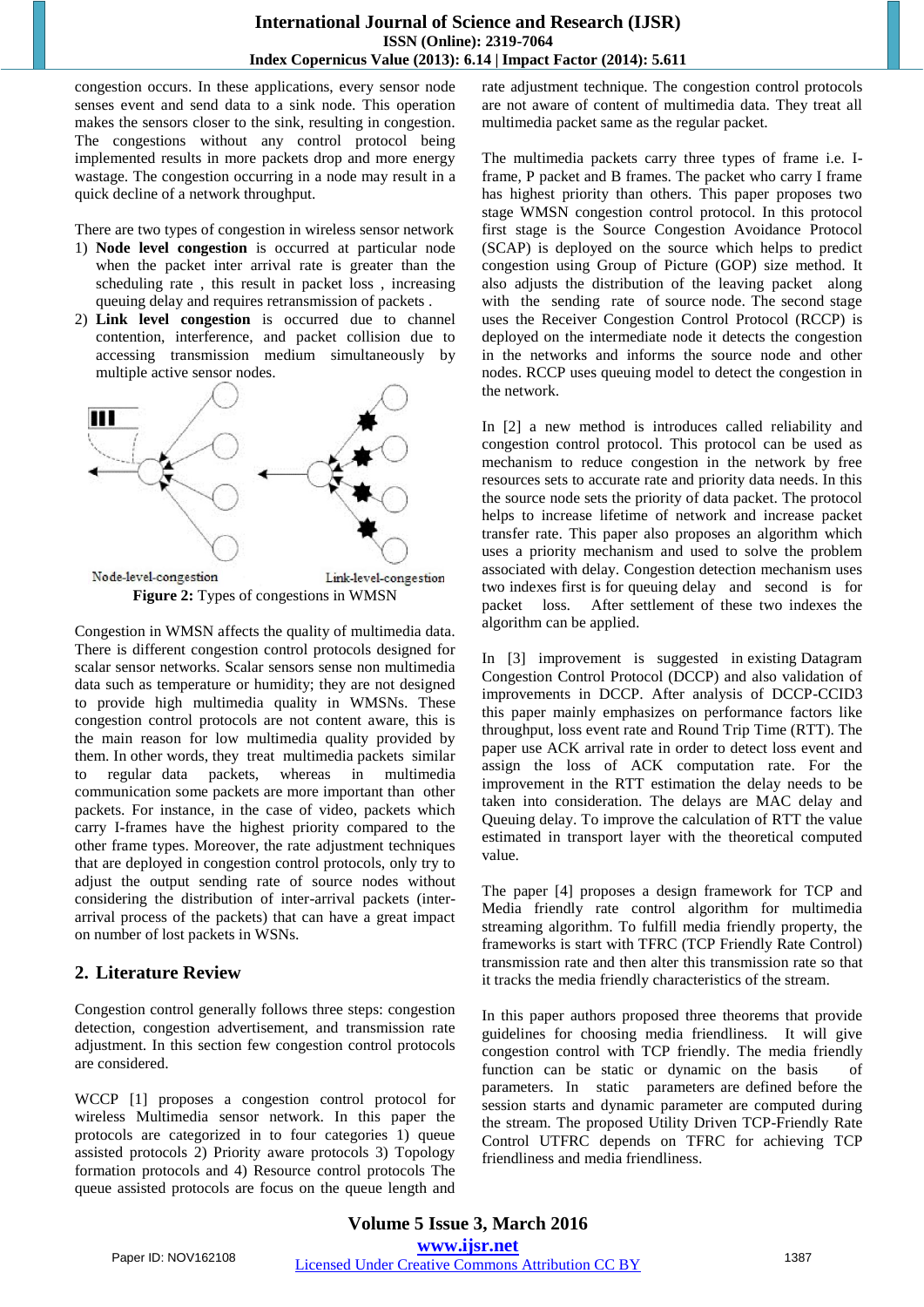In gap analysis we analyze the various parameters of algorithm against our proposed algorithm. The paper [1] proposes Media-friendly and TCP-friendly Rate Control Protocols for Multimedia Streaming. The advantage of this protocols are congestion control mechanism in multimedia data. It works with VBR data. It performs static as well as dynamic part and it shares virtual bandwidth. The disadvantage with this approach is that it consumes more energy. The paper [2] proposes TCP congestion avoidance algorithm. This paper suggest how DCCP can be used where the Path characteristics and Path RTT are dynamic in nature. This algorithm works for congestion avoidance at the node. Inn this algorithm classification decision are depends on the training data set. It uses machine learning approach in which we find interesting patterns in order to make better decision making. Because of machine learning approach it consumes more energy.

The paper [3] describes about an improved transport algorithm over DCCP in wireless ad hoc networks. After analysis of DCCP-CCID3 this paper mainly emphasizes on performance factors like throughput, loss event rate and Round Trip Time (RTT). It provides congestion control mechanism using RTT parameter. It also calculates accurate data transfer rate. The data rate depends on theoretical value. The paper [4] gives a new mechanism for congestion control in wireless multimedia sensor networks for quality of service and network life time.

In this congestion control protocol congestion control is done by assigning priority to the data packet. We need to make provision that data packet with highest priority should not dropped in congestion. It Works well only for nodes near base station. The paper [5] describes about WCCP protocol it helps to reduce network congestion and energy consumption. It Also works for improving video quality. The disadvantage of this approach is that it reduces throughput of the system.

Table 1 shows brief comparison of the above discussed congestion control protocols.

# **3. Proposed Methodology**

## **A. Problem Statement**

The growing interest in applications of Wireless Multimedia Sensor Networks (WMSNs) imposes new challenges on congestion control protocols in such networks. A content aware cross layer protocol is proposed to control congestion. The main objective of this system is to -

- 1) Reduce network congestion
- 2) Reduce energy consumption
- 3) Improve throughput

## **B. Proposed System**

| Table 1: Gap Analysis |                                                                                                                                  |                                                                                                                                         |                                                                                                                |
|-----------------------|----------------------------------------------------------------------------------------------------------------------------------|-----------------------------------------------------------------------------------------------------------------------------------------|----------------------------------------------------------------------------------------------------------------|
| Sr<br>$N_{O}$         | Paper                                                                                                                            | Congestion Detection and control                                                                                                        | <b>Drawbacks</b>                                                                                               |
|                       | Media-friendly<br>and TCP- friendly Rate<br>Control Protocols for Multimedia Streaming                                           | Multimedia supported congestion<br>control Works with VBR data Perform<br>with static and dynamic part and virtual<br>bandwidth sharing | More energy<br>consumption                                                                                     |
| 2                     | <b>TCP</b> Congestion<br>Avoidance Algorithm Identification                                                                      | This work for<br>congestion avoidance                                                                                                   | Classification decision depend on training<br>data set. More energy consumption<br>because of machine learning |
| 3                     | An Improved<br>Transport Algorithm over DCCP in Wireless<br><b>Ad Hoc Networks</b>                                               | Congestion control using RTT<br>parameter and calculate accurate data<br>rate                                                           | Data rate depends on theoretical value.                                                                        |
| $\overline{4}$        | A New Mechanism for Congestion Control in<br>Wireless Multimedia Sensor Networks for<br>Quality of Service and Network Life Time | Congestion control<br>Data priority                                                                                                     | Works well only for nodes near base<br>station                                                                 |
| 5                     | WCCP: A congestion control protocol for<br>wireless multimedia communication in sensor<br>networks                               | Reduce network<br>congestion and energy consumption.<br>Also works for improving video quality<br>Packet priority                       | Reduce<br>network<br>throughput                                                                                |

The proposed system is divided into three components first one is source component second is destination component and third is communication network component. At the source node source congestion avoidance protocol requires for the avoidance of congestion. GOP size helps to detect the congestion in the network. When we detect the congestion in the network then we have two options either adjust the sending rate or distribute the packets among all the nodes. In the adjustment scenario sender adjust its sending rate according to receiver's acceptance rate. It will lead to avoid congestion in the network.

At the receiver end Receiver Congestion control protocol works. In this scenario the receiver monitors the queue and detects the congestion after detection of congestion it sends notification to sender for adjustment of the sending rate. At the network end the traffic model is required to analyze the network congestion.

The Fig. 2 shows the system architecture. Nearly all congestion control protocol has congestion detection phase. Packet loss in wireless communication network is hardly avoidable because of source level congestion and link level congestion. If congestion is detected, then the notification of congestion is send to all child nodes. At the same time rate adjustment is done by asking the maximum allowable rate to the child node. After that we need to adjust the system threshold value for system load.